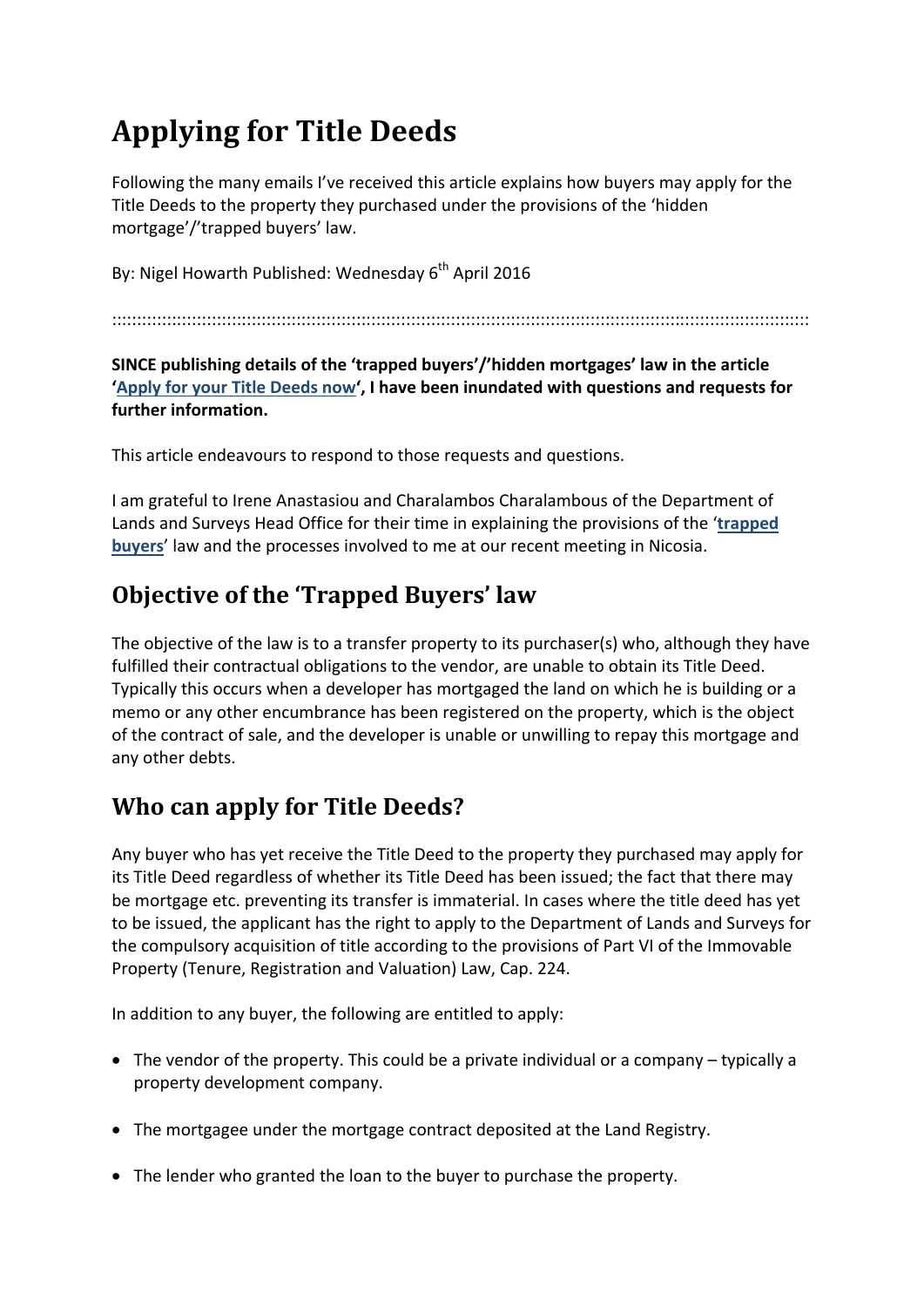- The buyer who purchased the property via an assignment/vesting contract deposited at the Land Registry.
- The Director of the Department of Lands and Surveys ex officio.

(As a consequence, buyers who have been 'reluctant' in the past to obtain Title Deeds to the property they purchased may now find they have no option. Furthermore, if they fail to pay the Property Transfer Fees on receiving a notice from the District Land Office (DLO) to do so, an encumbrance will be lodged against the property corresponding to the amount of the transfer fees increased by fifty percent.)

# **Application pre‐requisites**

The only prerequisite for filing an application is that a Contract of Sale or a vesting/assignment contact to purchase the property must have been deposited at the DLO in which the property is situated by 31st December 2014.

In cases where a contract has not been deposited or unknowingly removed from the Land Registry, the applicant must apply for a Court Order. Once the order has been issued the contract may be deposited at the relevant DLO.

The law only concerns itself with contracts that have been deposited at a DLO. In cases where a dispute has arisen between a purchaser and a vendor concerning (say) the supply and payment of 'extras' that were not included in the Contract of Sale, unless a contract for those 'extras' had been prepared, agreed and deposited at the DLO the dispute will not prevent the transfer of a property's Title Deed to its purchaser.

# **Filing an application**

Completed **Title Deed Applications Forms (in Greek or English)** may be filed at any DLO in the Republic regardless at which DLO their Contract of Sale was deposited.

The price for filing an application is  $\epsilon$ 10, which has to be paid to the Land Registry when the application is filed.

The applicant(s) need to complete the Application Form. Note that the 'Registered Contract of Sale' referred to in A‐2 of the Form is the number written on the receipt issued by the DLO when the Contract of Sale was deposited. This number takes the form ΠΩΕ: xxxxxx/yyyy.

Where the applicant is unable to find/obtain the DLO receipt number, they should attach a copy of their Contract of Sale to their application.

Non‐Cypriots should enter their passport number in section A in the 'I.D. no.' box and take their passport when they visit the DLO to file their application.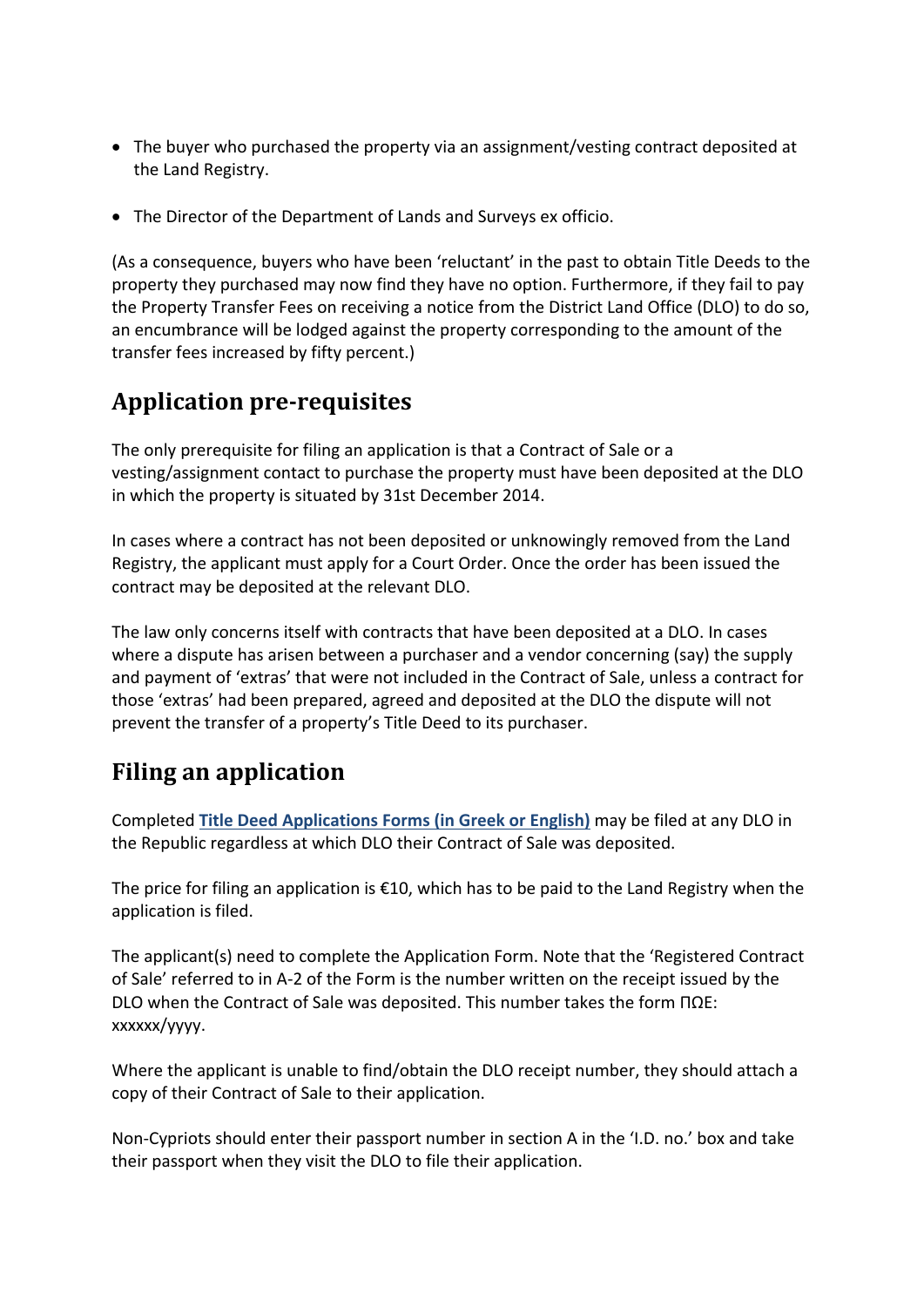The address on the form is the applicant's correspondence address (which may not be the same as the address of the actual property.) In addition it is highly recommended that the applicant includes their email address on the form so that the DLO may contact them quickly when necessary.

Note that in cases where a property has been purchased in joint names it is not necessary for both buyers to submit an application, provided that the applicant can prove that the full payment of the purchase price and taxes have been made.

### **Supporting evidence**

It is vital that the applicant buyer submits as many documents/as much evidence as possible to support their application. I.e. payment of the purchase price, the existence of a Title Deed for the property and fulfilment of all contractual obligations to the vendor (taxes etc.)

#### **Applicant has not paid the full purchase price**

If the applicant buyer declares that they have not fully paid the purchase price they will be required to pay the balance into a special temporary account in the name of the Director of the Department of Lands and Surveys.

This money will not be paid to the vendor until the Title Deed for the property has been issued and registered in the name of the purchaser.

#### **Applicant has paid the full purchase price**

If the applicant buyer declares that they have paid the full purchase price, they need to provide evidence, such as:

Original receipts or photocopies of receipts showing the property has been paid for in full. If the vendor is a company, including a land development company, these receipts must bear: the company logo, the amount paid, the signature of the company representative and the company stamp.

Proof that the money for purchasing the property was deposited in a financial institution (e.g. a bank), showing that the deposit was paid in cash or cheque – or details of the transactions confirming the transfer of payments from the purchasers account to the sellers account.

A signed certificate from the vendor or the financial institution confirming that the full payment of the purchase price has been made or that the buyer has fulfilled his contractual obligations.

In situations where the purchaser encounters difficulties obtaining evidence confirming they have paid in full, they may **swear an affidavit** at court and include this with their application. (A lawyer is not required.)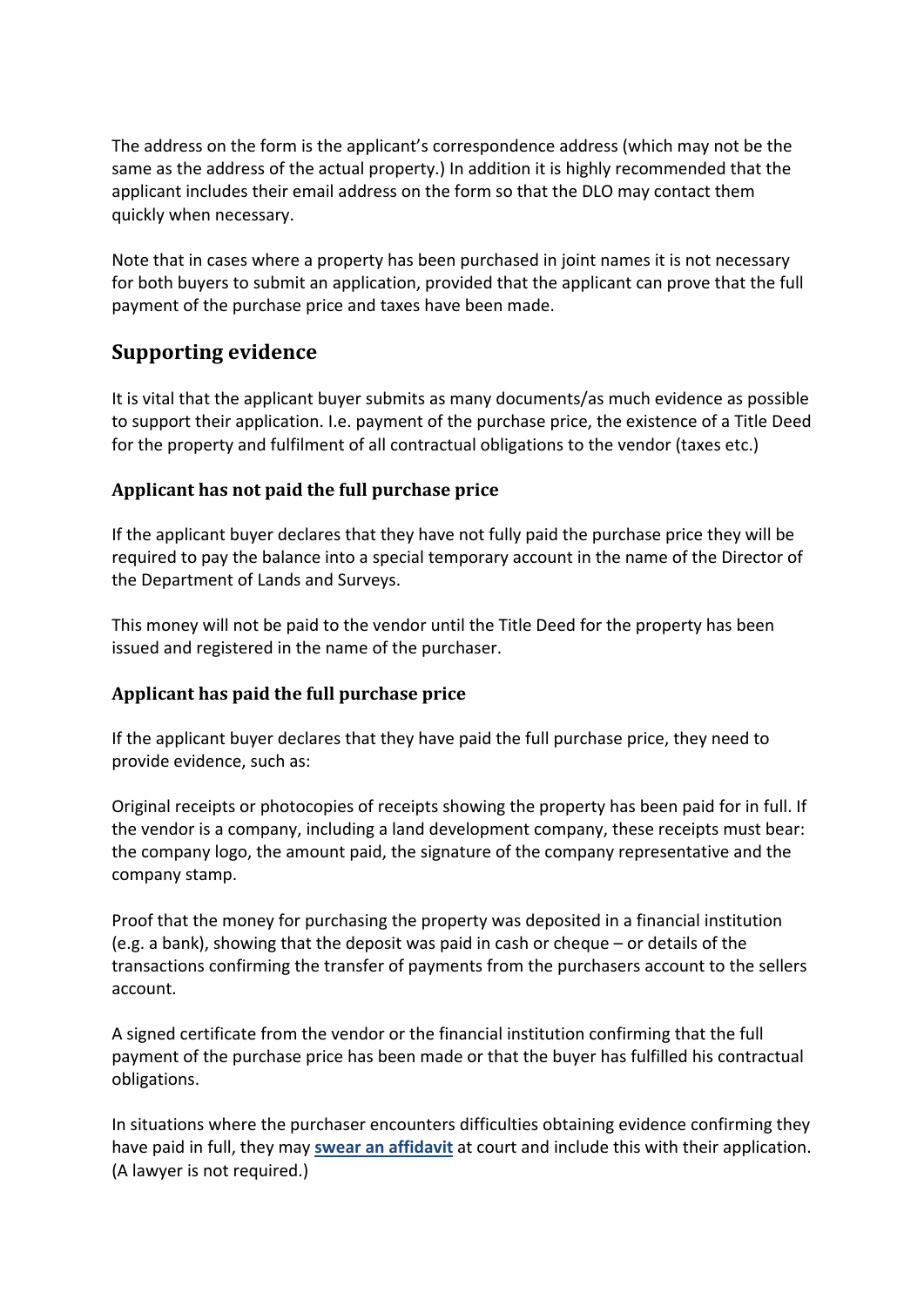However, this affidavit will not be considered as adequate evidence and the purchaser must strive to obtain further evidence, as outlined above, to support their application.

#### **Existence of Title Deed**

Wherever possible, the applicant should check whether a Title Deed exists for the property in question. This can be achieved by checking the DLS database by following the guide in my article '**Cyprus property valuations now online**'.

If the applicant is unable to find details of their property they should apply to the DLO for the **Compulsory Acquisition of Title**, taking the completed form with them when they file their application.

#### **Payment of other financial obligations**

The applicant buyer needs to provide evidence that he has fulfilled other financial obligations set out in their Contract of Sale, such as the payment of property‐related taxes where applicable.

Applicants should examine their Contract of Sale. The vast majority of the many contracts that the author has seen contain a clause similar to the following:

*"As from the day the Purchasers are in possession of the property, they undertake to be responsible for and to pay all the Government, municipal and local authorities' taxes, levies, duties or charges (if any) raised on or in connection with the possession of the Property hereby sold."* 

If the applicant buyer's Contract of Sale contains this or a similar clause, they need to provide evidence that they have paid these property‐related taxes and charges and will need to obtain statements from the Tax department (Immovable Property Tax), the Sewerage Board, the Municipality or Community (local property taxes) in which the property is situated as appropriate confirming that they have paid their obligations.

However, in some cases this will prove 'difficult' as many property development companies do not bill their customers until the property's Title Deed is available for transfer. Furthermore (as regular reads will know) a number of 'well known' property development companies owe the government millions of Euros in unpaid taxes.

Applicant buyers unable to obtain statements from the various authorities confirming that they have paid these property‐related taxes may still file their applications at the DLO.

If, during its examination of their Title Deed application, the DLO finds that their tax obligations have not been paid, it will serve a notice to the applicant to pay their taxes to the competent authorities and produce the necessary evidence to the DLO. Once the applicant has paid their obligations, the competent authorities, will issue the necessary statements.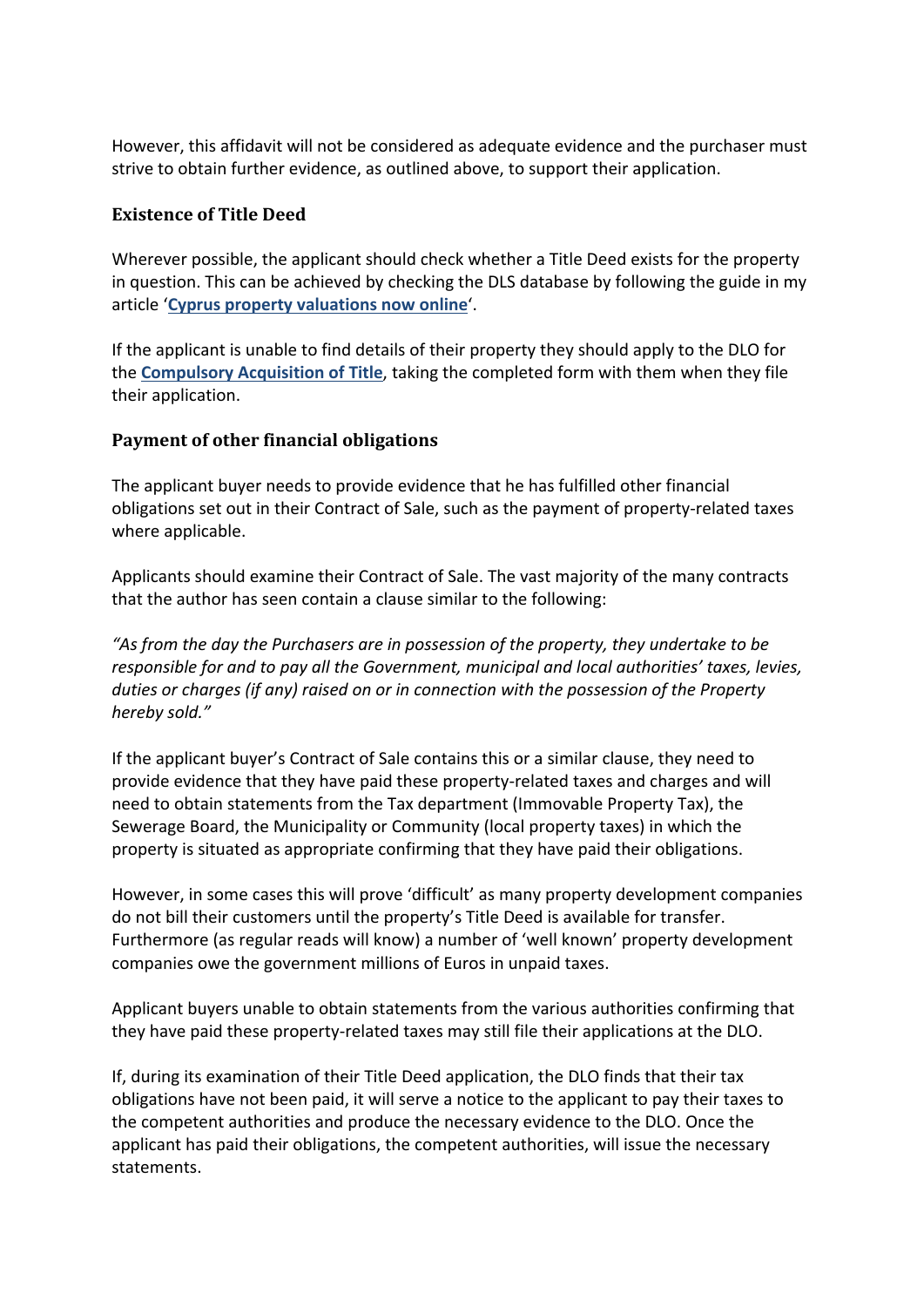If the applicant buyer can prove that they are not liable to pay these property‐related taxes they will be considered to have fulfilled their contractual obligation. If their Contract of Sale contains no clauses making them responsible for paying these property‐related taxes of if it contains a clause along the following lines:

*"All land taxes and dues including immovable property tax arising before the delivery and transfer of the property will be paid by the Vendor."* 

they can be confident that they have no contractual obligation to pay these property‐ related taxes.

*(Note that although applicant buyers may have no contractual obligation to pay property‐ related taxes, they have a legal obligation to pay Immovable Property Tax directly to the Tax Department for years 2014 onwards. Refer to Paying Immovable Property Tax 2014 for further information.)* 

# **DLO investigation/examination of the application**

Once the DLO has accepted the Title Deed application, they will start their investigation into the case. The DLO will check the three basic conditions that must be satisfied before the transfer of the Title Deed in the name of the buyer can take place:

### **Has the buyer paid the full purchase price?**

During its investigation the DLO may request information from any interested party to produce evidence that the full purchase price has been paid.

If, after examining the evidence it transpires that the full purchase price of the property has not been paid, the application will be put on hold until such time as the balance of the purchase price has been paid into a special temporary account in the name of the Director of the Department of Lands and Surveys.

### **Does a Title Deed exist for the property?**

If a Title Deed for the property in question has not been issued, the applicant may apply to the DLO for the **Compulsory Acquisition of Title**.

The application will be put on hold until such time as the property's Title Deed has been issued.

There are many reasons why a Title Deed has not been issued. It could simply be a case that the DLO has not received the necessary paperwork from the District Office, there may be planning infringements that need to be corrected, parts of the development may not have been completed, the property could encroach on someone else's land, etc.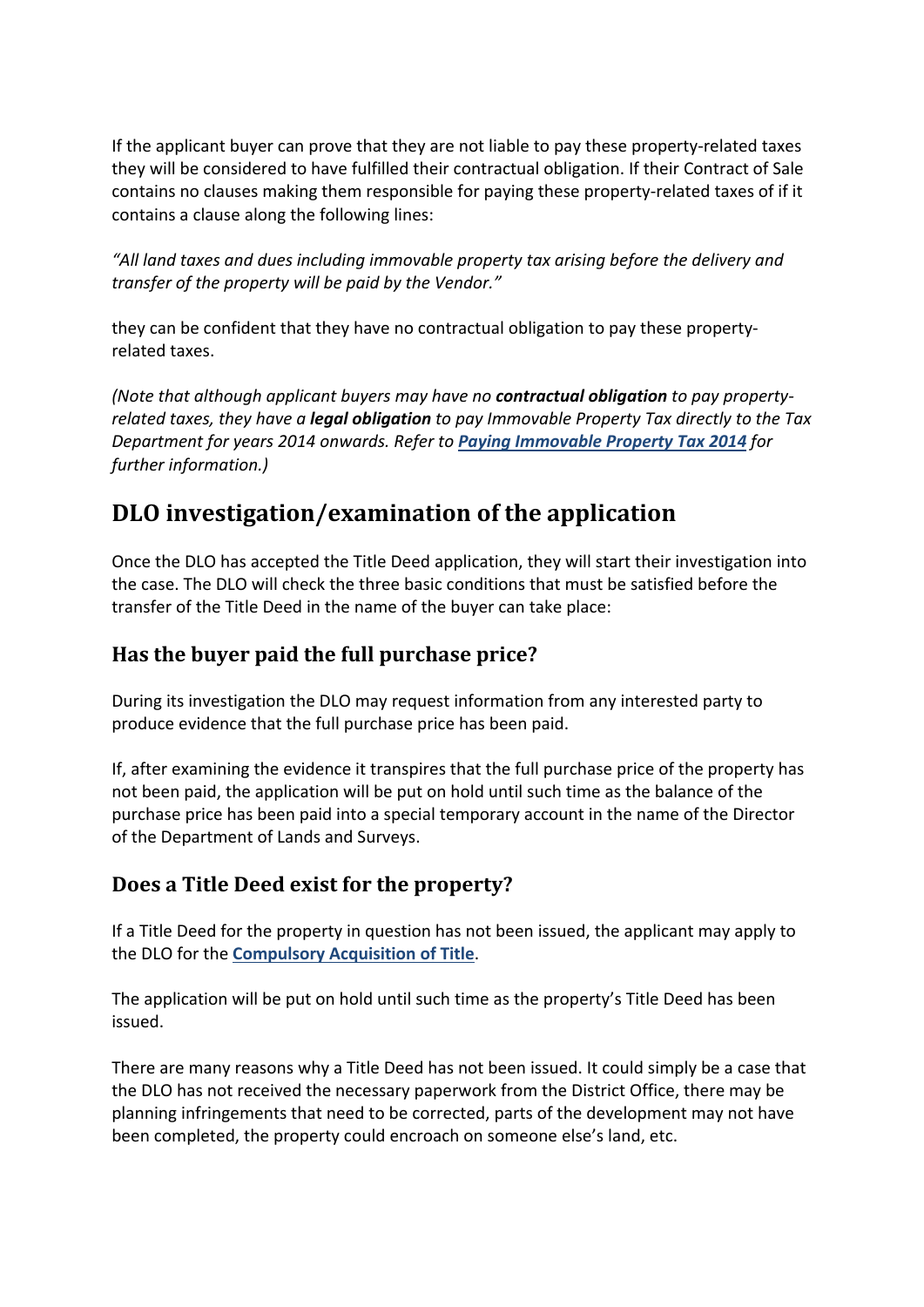In some cases the vendor (developer) may be unwilling or unable to fund the work required that will enable the District Office to issue Certificates of Final Approval. In such cases the only option available to the affected buyers is to pool their resources and pay for the necessary work – and then sue the vendor (developer) once the Title Deeds have been transferred to them to recover their costs.

Concession/Antiparochi (αντιπαροχή) agreements must be completed before Title Deeds can be transferred to buyers who purchased property built on the landowner's land.

(Concession Agreement/Antiparochi is an agreement between a landowner and a developer in which the former provides land to the latter in exchange for a certain number of dwellings from those being constructed.)

In extreme cases it may prove impossible for the DLO to proceed with the transfer of the Title Deeds. In these situations the DLO will refund money received from buyers who have not paid for their property in full that it holds in a special account.

### **Has the buyer fulfilled their contractual obligations to pay taxes?**

If, during its examination of their application, the DLO finds that the buyer's tax obligations have not been paid, will serve a notice to the applicant to pay their taxes to the competent authorities and produce the necessary evidence to the DLO. The competent authorities, will issue the necessary statements once the applicant has paid their obligations.

The buyer's tax obligations will be calculated at the rate applicable to the buyer, not at the higher rate applicable to a developer. E.g. Currently owners of property whose 1980 value exceeds €3 million, such as the larger property development companies, pay Immovable Property Tax at the rate of 1.9%, while the 1980 value of a property purchased by a typical buyer would be no more than €60,000 and would be taxed at a rate of 0.8%; a significant saving. (Immovable Property Tax rates for the years since 1980 may be found on the **Tax Department website**.) Buyers are advised to attend the competent tax authorities for the calculation and payment of their taxes.

Once the DLO is in possession of these statements, it will start the transfer process.

# **Transfer of Title Deed to buyer**

Once the following three provisions of the law have been satisfied:

- The property's purchase price has been paid in full
- A Title Deed for the property exists.
- The property buyer has fulfilled their contractual obligations regarding the payment of taxes.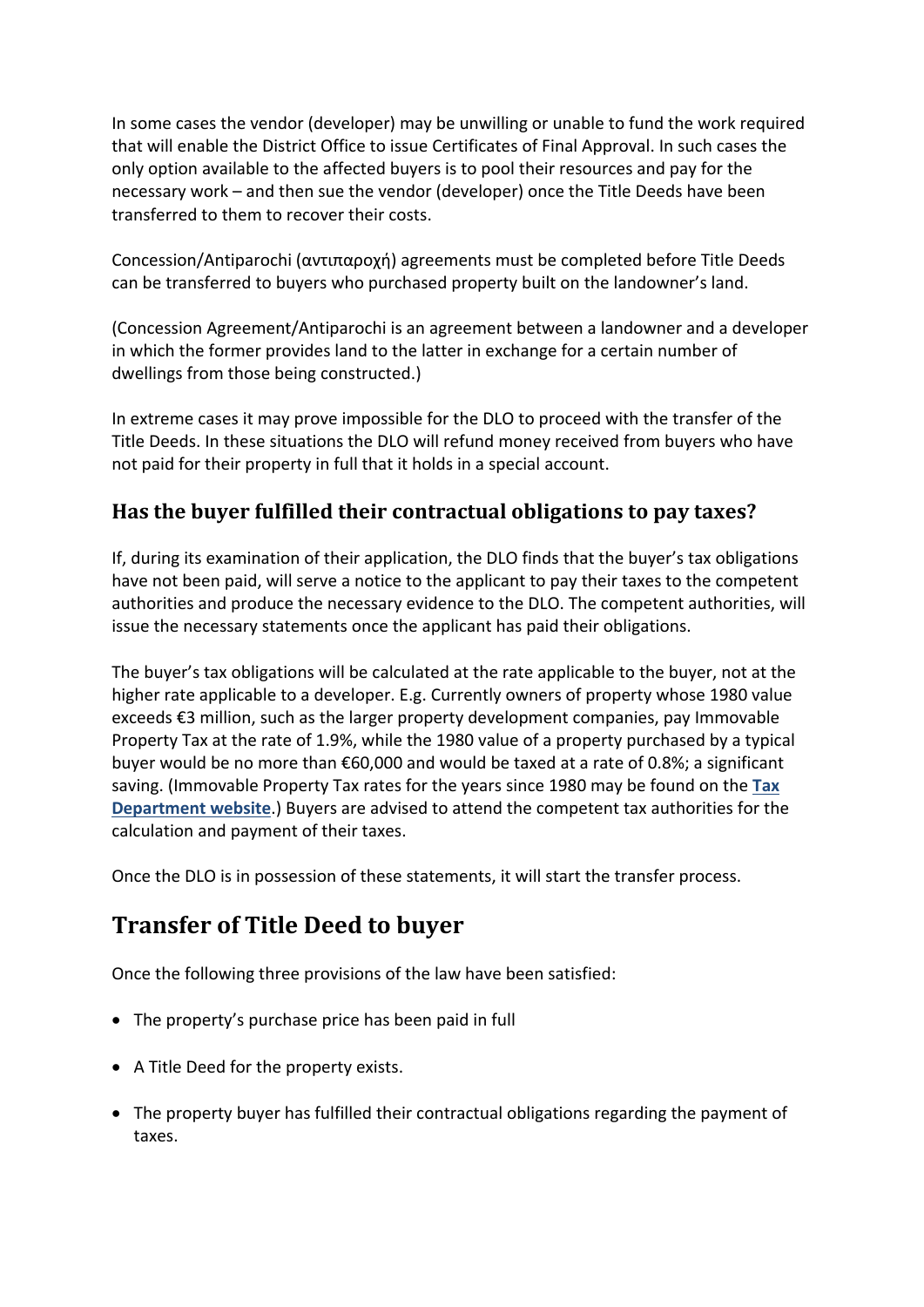The DLS will send interested parties **a notice advising them that it intends to transfer the property to the purchaser and requesting any objections they may have**, giving them 45 days to respond.

Interested parties are those who have registered 'encumbrances' (claims) against the property in question who have the opportunity to object to the transfer and/or request the transfer of their encumbrance within the 45 day period.

Note that the vendor (developer) may only object if:

- The buyer has not fulfilled his contractual obligations.
- The contract is void.

The DLS will investigate any objections it receives and will advise interested parties of its decision once its investigation has been completed.

Once investigations have been completed, the DLS will send a **notice to the buyer** and a **notice to the vendor** requesting them to transfer the property to the buyer with 60 days of the notice being issued – and requesting the buyer to pay the Property Transfer Fees within the 60 day notice period.

Within the 60 day notice period the buyer may attend the DLO without the vendor being present and pay the Property Transfer Fees. The buyer may opt to pay the full amount, in which case their transfer fees will be reduced by 10%, or opt to pay the transfer fees in 12 equal monthly instalments.

If the buyer fails to pay the Property Transfer Fees, the transfer will still go ahead. However, an encumbrance will be lodged against the property corresponding to the amount of the transfer fees increased by fifty percent.

(If the transfer takes place by 31st December 2016, a further 50% reduction in transfer fees will be applied if the purchaser did not pay VAT on the property's purchase price – or a 100% reduction if the purchaser did pay VAT on the purchase price.)

### **Non‐resident purchasers**

Non-residents of Cyprus who are unable to submit their Title Deed applications in person have 2 options:

- 1. They may appoint a representative in Cyprus to handle matters on their behalf.
- 2. They may send the applications by post (not email) to any DLO together with a cheque for the application fee of €10 made payable to the Director of the Department of Lands and Surveys and attach copies of all evidence in relation to the full payment of the purchase price and taxes